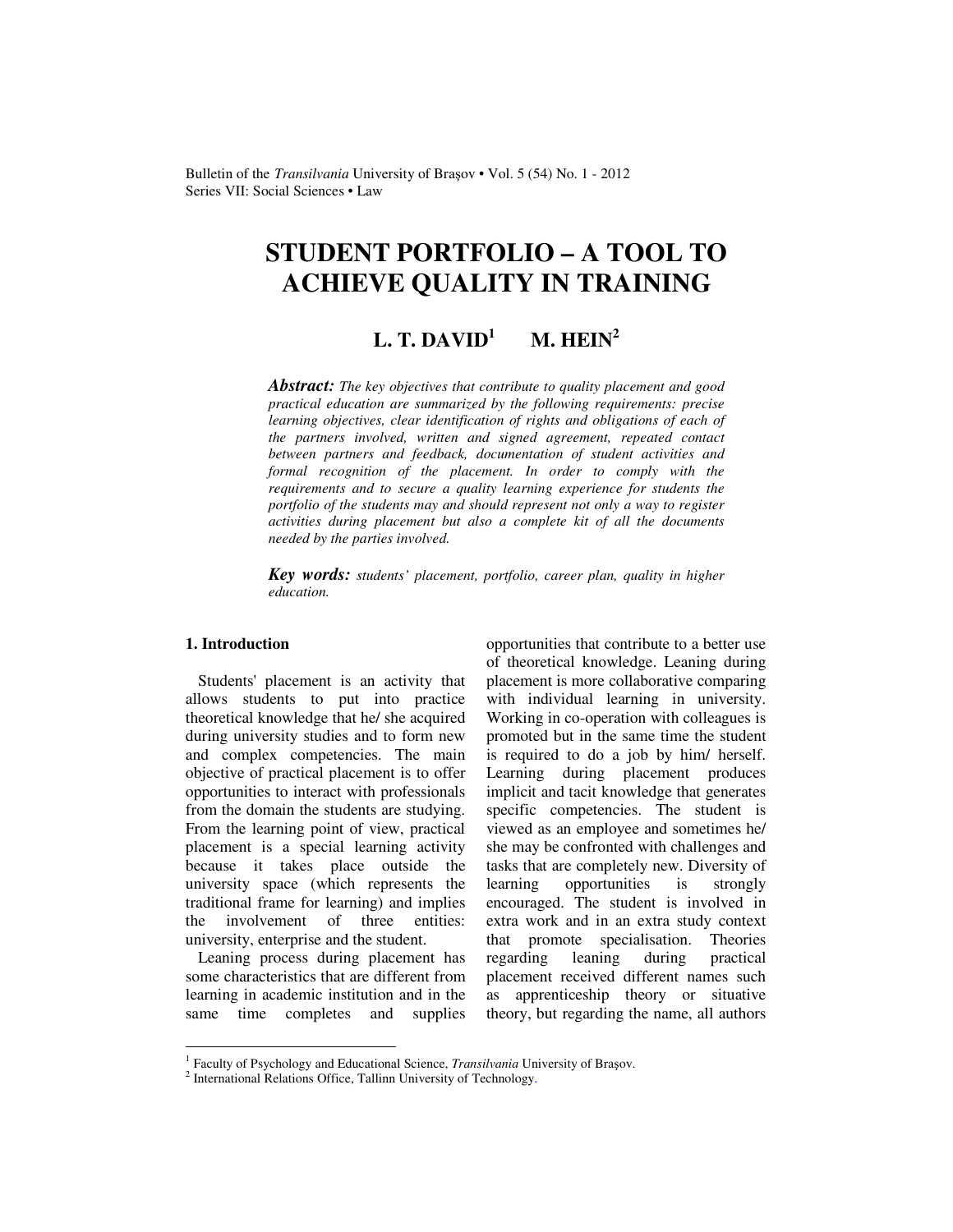agreed upon the importance and the huge contribution that placement has on academic success, career planes and employability of the graduates [7], [9].

# **2. The role of practical placement in Higher education**

In almost all European countries there is legislation that enacts higher education and besides legislation there are organizations that supervise, monitor, offer accreditation or amend the educational process in higher education institutions from their countries. Examples of such organisations are: Quality Assurance Agency for Higher Education from Great Britain, established in 2001, Quality Assurance Agency and National Agency for International Educational Programmes, from Norway (2006), Operational Program for Education and Initiative in Professional Education (2005, Greece), Assessment and Accreditation Agency for Tertiary Education (Portugal), Accreditation Agency for Higher Education (2007, Denmark), Quality Assurance Agency for Higher Education (Romania, 2007) [17].

All this Agencies operate under legislative framework and monitor the quality standards for tertiary education. There are also research and projects that stipulate the quality requirements in higher education that can be apply to quality standards for practical placements [5], [15], [18], [19]. Quality placements should target activities that aim to satisfy the following competencies in students:

• critical thinking and systematic understanding of the domain from the perspective of the specialist;

• assessment ability of complex situation and capacity to formulate problems;

• capacity to work independently, to plan and to implement specific actions;

• capacity to make judgements and to decide;

• originality in using theoretical knowledge in practice and in research;

• effective and appropriate communication skills;

• initiative and responsibility;

• self awareness and understanding of personal limitations;

• independent, critical and self-reflective thinking;

• ability to complete the portfolio in an organised and integrative manner.

In order to support the above objectives it is important to assure an environment where multidisciplinary and diversity of experience is sustained.

Practical placement is also a time to test existing competences, to check if a job is suitable for a person, to come into contact with some specific situations such as organizational culture, the organization's values, work behaviour code, a new type of working relationships, and so on.

 At European level there is no unitary system to organize practical placement and to assess the outcomes of such an activity. The law allows university autonomy and support more than one model in implementing learning process. Practical placement may be compulsory (in some study programs like medicine, teaching, architecture, engineering or tourism) or it may be optional. In some countries, like Romania, placements are compulsory in all study programmes. In Universities or in collaboration with universities there are career centres and vocational counselling services that assist students in identifying, applying and completing the period of practice.

Depending on the agent that initiates and is responsible for organising placements there are three major strategies:

1. the main responsible is the higher education institution;

2. the main responsible is the student;

3. the main responsible is the host enterprise.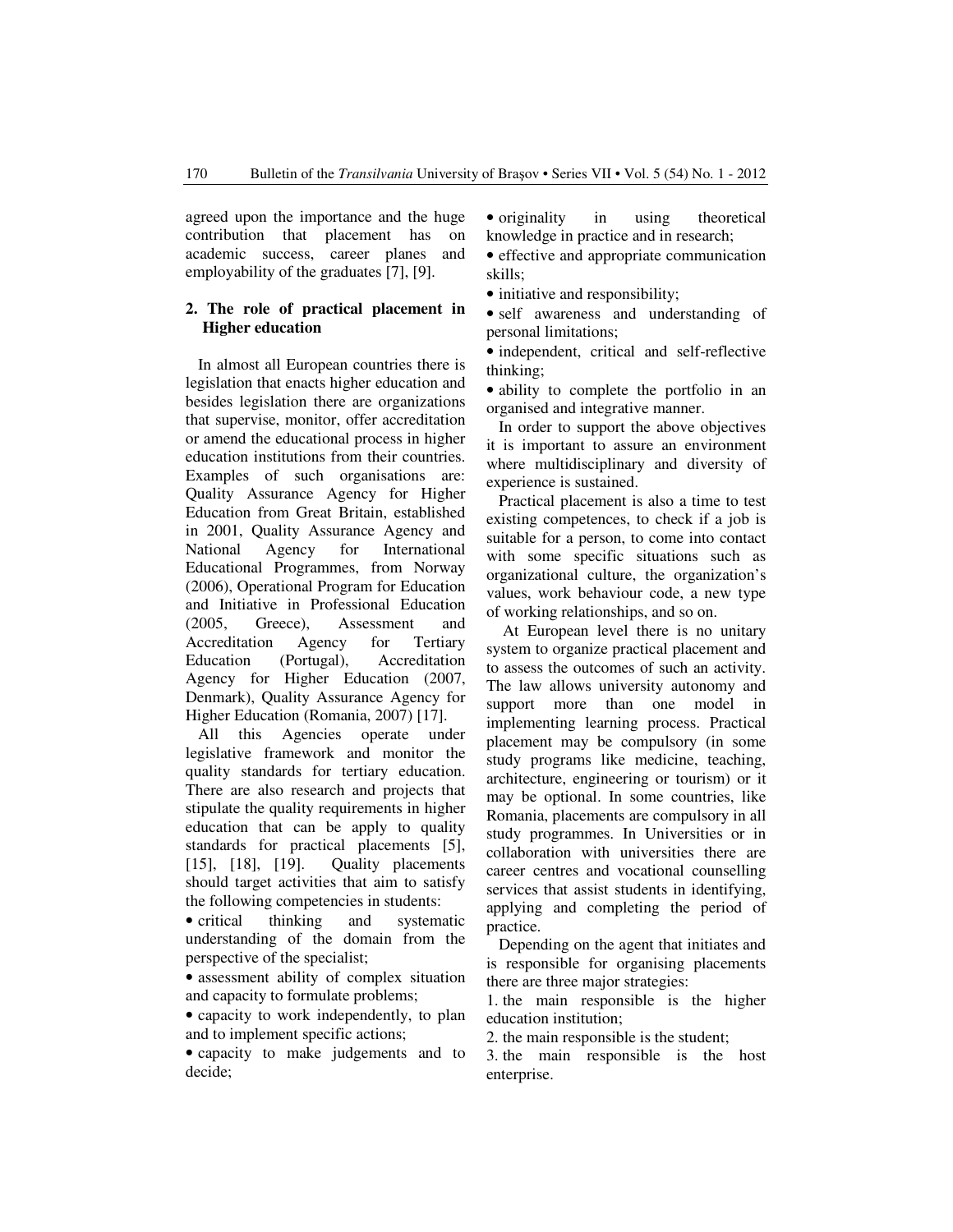No matter who initiate the placement the benefits can be identified at all levels. The university has the opportunity to plan and organise an activity that highly contributes to the increase of employability rates of its graduates. The enterprise has the opportunity to establish contacts with potential human resources, reducing the costs for future trainings. The student has the chance to be involved in real work place, often to be paid for his contribution and to gain experience regarding his future profession.

Nonetheless who is responsible for the placement all three parts become involved and should collaborate in order to assure a positive outcome from the experience. In organising and coordinating practical placement very important issues that must be taken into consideration are the following:

• the role of practical placement (as part of the curricula, an efficient way to recruit and select the future employees, an experience that enrich learning and promote training of new competences);

• the match between students educational needs and the offer from the enterprise;

• the kind of documents necessary to legislate the collaboration (agreements, contracts, convention, etc);

• which are the resources available (career centres, web sites, data bases, workshops, training staff, job fares);

• what kind of assessment and recognition is available and mandatory (including documents, ECTS, references available, academic and enterprises staff cooperation);

• how transition from university to enterprise and vice-versa is made possible.

All of the above questions are important to be asked before stating the placement in order to fulfil the main objectives of the practical placement:

• development of the ability to relate theoretical knowledge with practical ones;

• development of working skills;

• identification with the professional role;

• development of new competences and exercising the existing ones;

• planning, completing and assessing projects or professional tasks (including diploma paper or PhD dissertations);

• exercising critical and self-reflective thinking;

• development of communication skills with different categories of people (from clients to superiors);

• training independent work skills and working with dead lines;

• gaining awareness of personal level of training and professional skills that are needed;

• planning career and managing professional path.

Scientific literature and experience from academic environment showed repeatedly that good quality of placement is assured if learning outcomes are clear and acknowledged by all stake holders involved [1], [2], [13], [16]. They have to respect their rights and obligations and this information must be included in a written and signed agreement.

The repeated contact and constructive feedback are very important and many experienced participants recommend between two to five in person visits of the supervisor from the university to the site of the practical placement, along with phone and email contacts [3]. The time reserved by each tutor per students per week vary between 0.2 to 2 hours in order to assure an adequate monitoring of students' activities. Their activities must be documented and proves of their work must be required. In assessing the placement it is important to involve both the tutor and the student [14] whose self evaluation may represent a useful feedback for the enterprise and/ or university and an important method to enhance learning.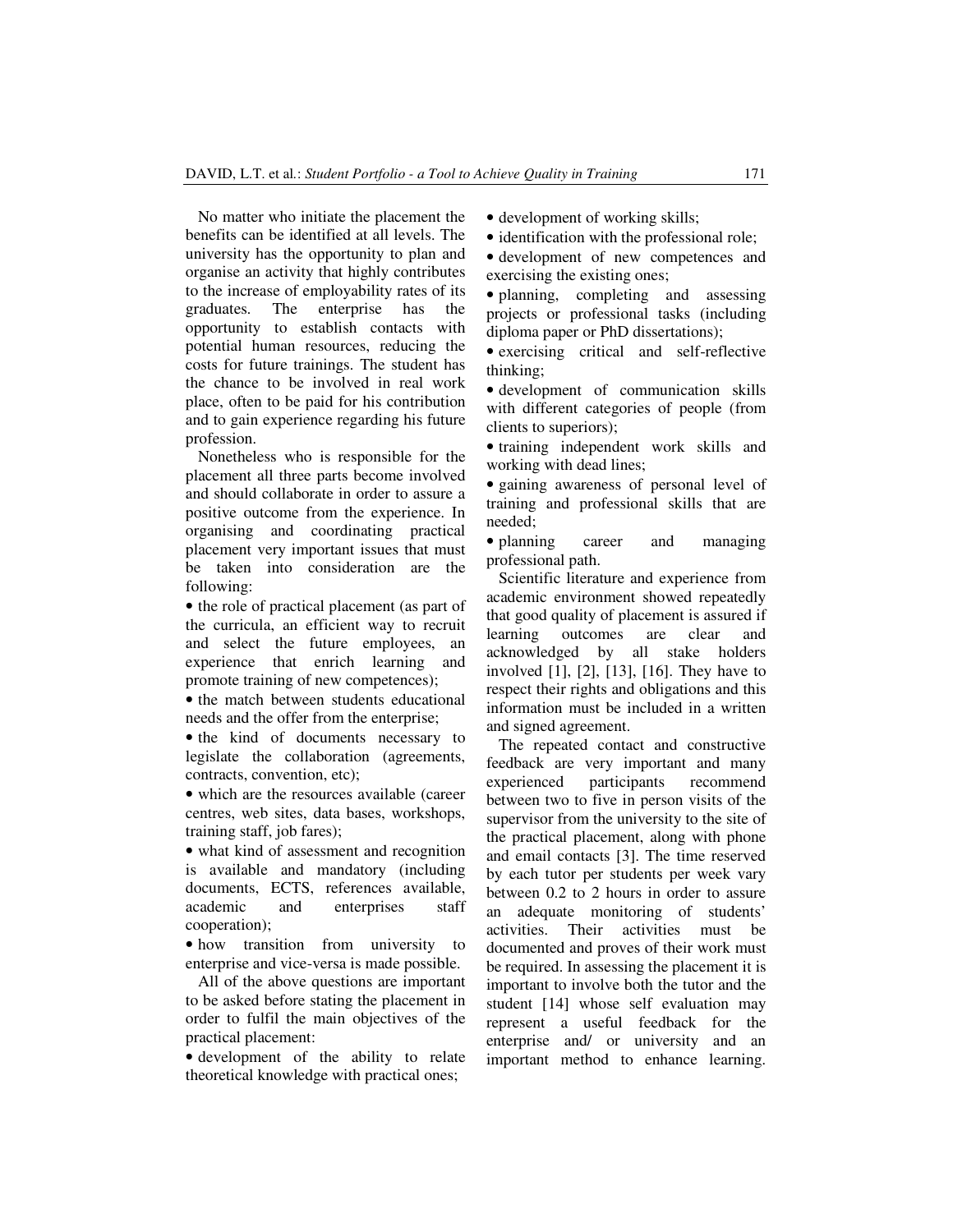Also the existence of a system of recognition and accreditation of the placement is important even when the placement is not a part of the curricula.

The best results are obtained if from the beginning the placement is seen as a part of a career plan of every student. As people responsible of managing their own personal professional path it is important that students succeed to integrate practical experience from enterprises in their training and future expertise.

Last, but not least, anytime when practical placement takes place, the regulation on safety and health assurance must be checked and guaranteed.

### **3. Students portfolio – different facets**

The importance of practical placement became recognised at international level, but there is still little agreement on how can be assured the benefits of this activities [8]. There are no contradictions regarding the important role that placement may have in professional training and in increasing chances to enter successfully on job market but there are no consistent procedures on how to organise and to exploit the benefits that come along with a well managed experience.

There is a need that is more and more recognised for unified methods that can answer the expectations and necessities of all parties involved: university, students and enterprise. In the following paragraphs we will argue that a possible solution is student's portfolio. It may represent instruments that reflect students' activity during placement and also a mean to document learning [1]. These are the most common assumption for students' portfolio. But there may be some other uses.

A student portfolio may represent a unique instrument that allows communication among all parties involved. It may include formal documents that need to be known by the tutor from the enterprise such as curricula and syllabus, number of ECTS, numbers of hours required for placement, the written and signed agreement, the rights and obligations of the persons involved. There must be included also identification information of each person that is designated as responsible for the placement. At the beginning of the portfolio an evidence of the preparation stage may also be included with a schedule of the placement period. The objective of the placement should be clearly noted in order to enhance the awareness and commitment of the persons involved. Especially students need to understand the main goals that they have to pursue during placement. These kind of documents are usually considered administrative business and are overlooked or not acknowledged enough, but their contribution to the quality of placement has been underlined recently [18], [19].

A second part of the portfolio includes daily entries made by the student where he/ she presents his/her activity and comments on competencies that have been used or formed. Many experts mentioned the importance of reflecting thinking as a component of portfolio [6], [10-12]. It is recommended that students use the portfolio as self-development instruments, the content aiming not only to prove the activity that was done, but also the implication that activity has on his/ her professional training. One way to assure involvement in personal growth is to ask students to formulate their own objectives, to include examples about actions they took in order to fulfil their objectives and to explore the opportunities they had.

Another way that serves self-reflecting thinking is answering questionnaires or writing feedback for the company or for the university about the period of practice. The feedback has multiple functions: it permits adjustment and improvements in enterprises' offer, measures the efficacy of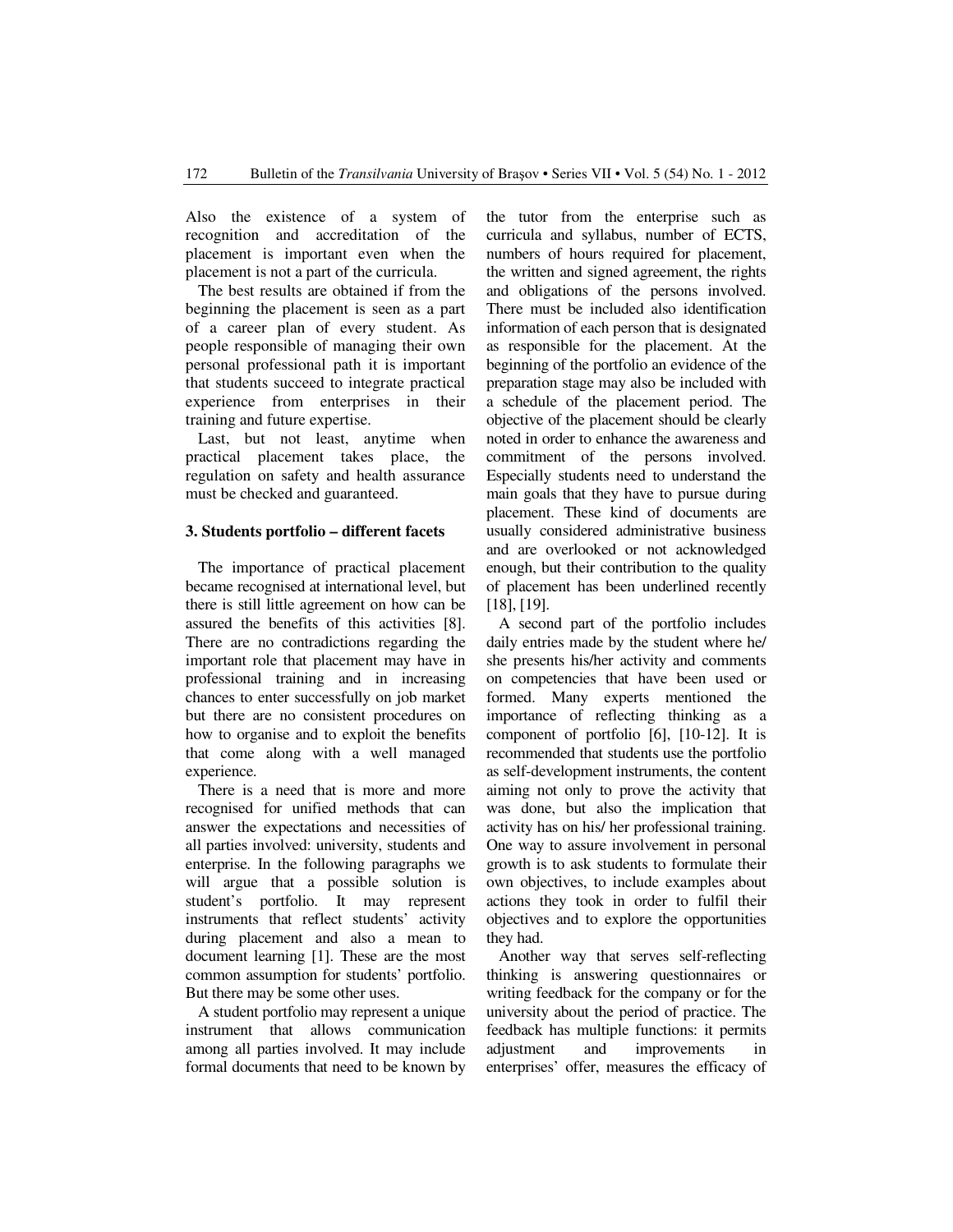university-enterprise collaboration and also mirrors the gains obtained by the students. The feedback (as questionnaire or other type of sheet) can also be part of the portfolio.

Other document that is recommended to be included in the portfolio is tutor's evaluation. The most informative kind of evaluation includes a combination of the observation upon student's activities during monitoring phase of the placement, and an assessment of students' transversal assessment of students' transversal competencies both quantitative and qualitative. The tutor may summarise his observation, may offer recommendation and may propose a grade for the entire period. His appraisal is usually part of the final evaluation along with assessment of the content of the student's activity and his/ her ability to present it in front of the university staff that is responsible for placements.

The recognition and accreditation of the placement is sometimes difficult because there are differences among places offered for internships. The supervision on student's activity is not always efficient (there are physical distances, cultural differences, or incompatibilities between place of work and learning goals) [4], [6]. Concerning the final evaluation of the portfolio there is no a customary approach, each university and each study program being able to choose its own system. When placement is compolsory there is always an internal recogniton, but there are cases when this recognition is doubled by external accreditation offered by proffessional agencies or organisations.

The above consideration aim to recommend an enriched method of using students' portfolio: a way to track not only students' activity but also the legal frame that legislate the internship, the communication between the partners involved and the feedback offered by the stake holders. And most important it represents a tool that secure development and quality in higher education.

#### **4. Conclusion**

Tertiary education is organised in different manner across countries, but there are common features concerned to quality of learning, students training, corespondence between academic offers and labour market needs. In order to capitalise progress in professional traning, starting from university, students' portofio is a key component. The portfolio may represent a tool that facilitate learning for students, partnership and collaboration for<br>university and enterprises and a university and enterprises and a management strategy to enter on labour market.

## **Acknowledgements**

This paper reflects the work of two European projects: EUE-Net project and Q-PlaNet project coordinated by Transilvania University of Brasov. The projects were focused on universityenterprise partnership and quality standards for students' placement and we want to thank the teams involved for their valuable contribution.

# **References**

- 1. Buyukduman, I., Sirin, S.: *Learning portfolio (LP) to enhance constructivism and student autonomy*. In: Procedia Social and Behavioral Science (2010) No. 3, p. 55-61.
- 2. Clegg, S., Bradley, S.: *Models of personal development planning*. In: British Educational Research Journal **32** (2006) No.1, p. 57-76.
- 3. Dysthe, O., Engelsen, S. K., Lima, I.: *Variations in portfolio assessment in higher education: discussion on quality issues based on a Norwegian survey across institutions and disciplines*. In: Assessing writings (2007) No. 12, p. 129-148.